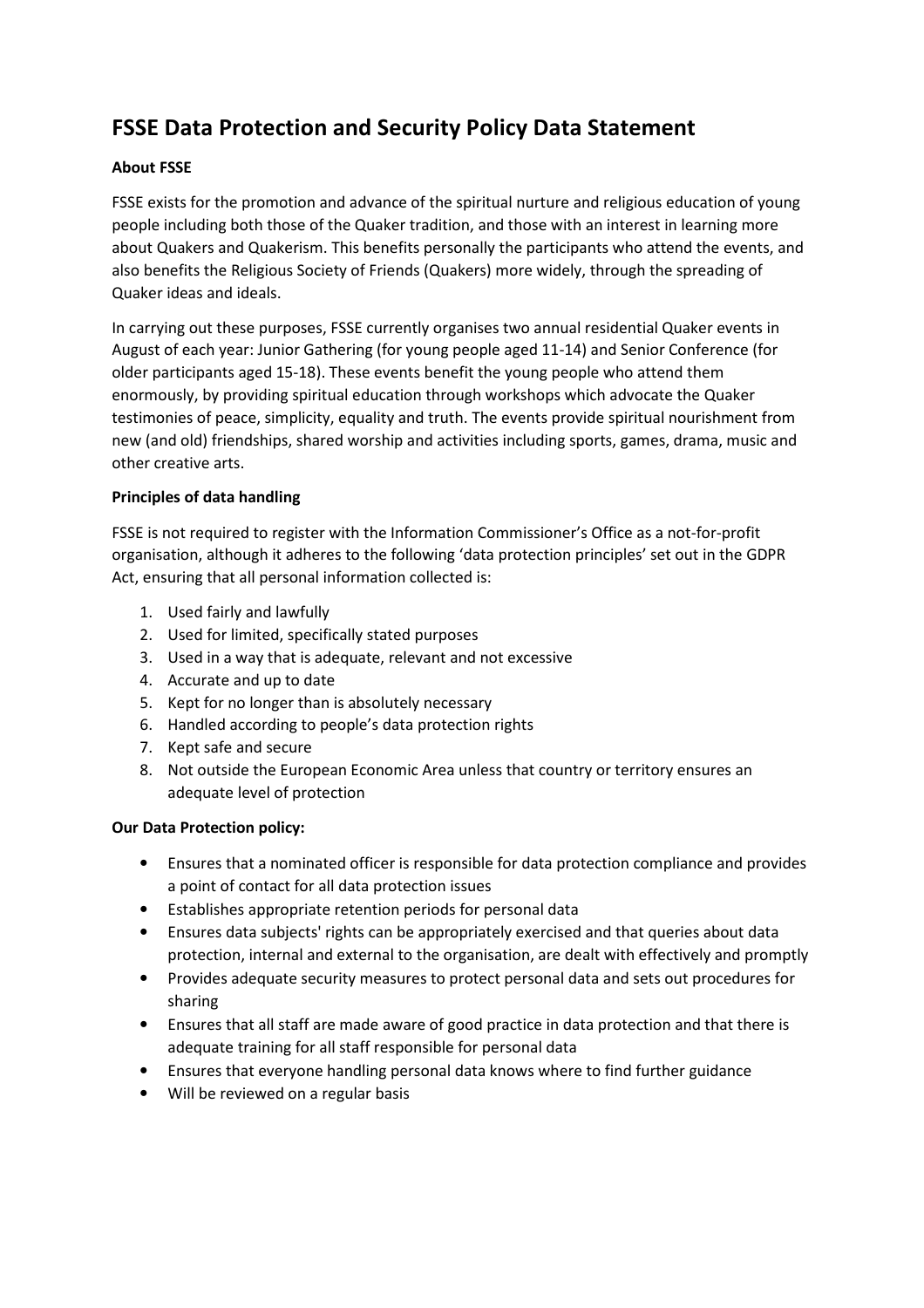#### **Nominated Officer:**

The Clerk of FSSE is FSSE's nominated officer for data protection and any queries about data protection procedures should be directed to the Clerk at info@fsse.org.uk.

## **Retention and storage of data**

In order to promote and advance spiritual nurture and religious education of young people including both those of the Quaker tradition, and those with an interest in learning more about Quakers and Quakerism, FSSE collects and stores data where subjects give permission and uses it for the purposes of organising the two summer events. We securely retain the following for as long as it is required in case of any historic safeguarding concerns being raised:

- Health and Safety Records (e.g. risk assessments)
- Child Protection Records
- First Aid Records
- Participant/Volunteer Lists
- Session records (ie. Timetable)
- Pastoral Concerns Records
- Participant Consent and Medical Information
- Volunteer References
- Volunteer DBS information

We will only get in touch with young people and volunteers about future events if they have given us explicit consent to do so.

Subjects may request that we destroy their data at any time. Data will always be stored securely and where practical, it will be kept in anonymised form. Records of any personal data will be kept up to date in the 'Record of Data Held at FSSE' spreadsheet.

Data will be transferred in an encrypted form and stored in the online booking system in an encrypted database using separate passwords for each dataset. Where physical records of personal data are kept these will be kept in a locked cabinet during the event and then cross-shredded once the week is over. Data that needs to be held indefinitely (ie. Records of safeguarding incidents, timetable and staffing lists) will be archived securely.

## **Data subjects' rights and data/access queries**

Where possible queries or requests for access from data subjects will be dealt with within a week by the member of staff initially contacted. Where further guidance is needed queries will be passed on to the Data Controller. If a period of more than a week is needed, subjects will be informed as to the reason for the delay and given an estimated period within which their query will be answered.

All booking forms and volunteer application forms inform recipients of who to contact if they have any queries about their data. Privacy notices will comply with guidance provided by the ICO. They will also state that data will be stored and processed and their rights protected in line with the data protection act.